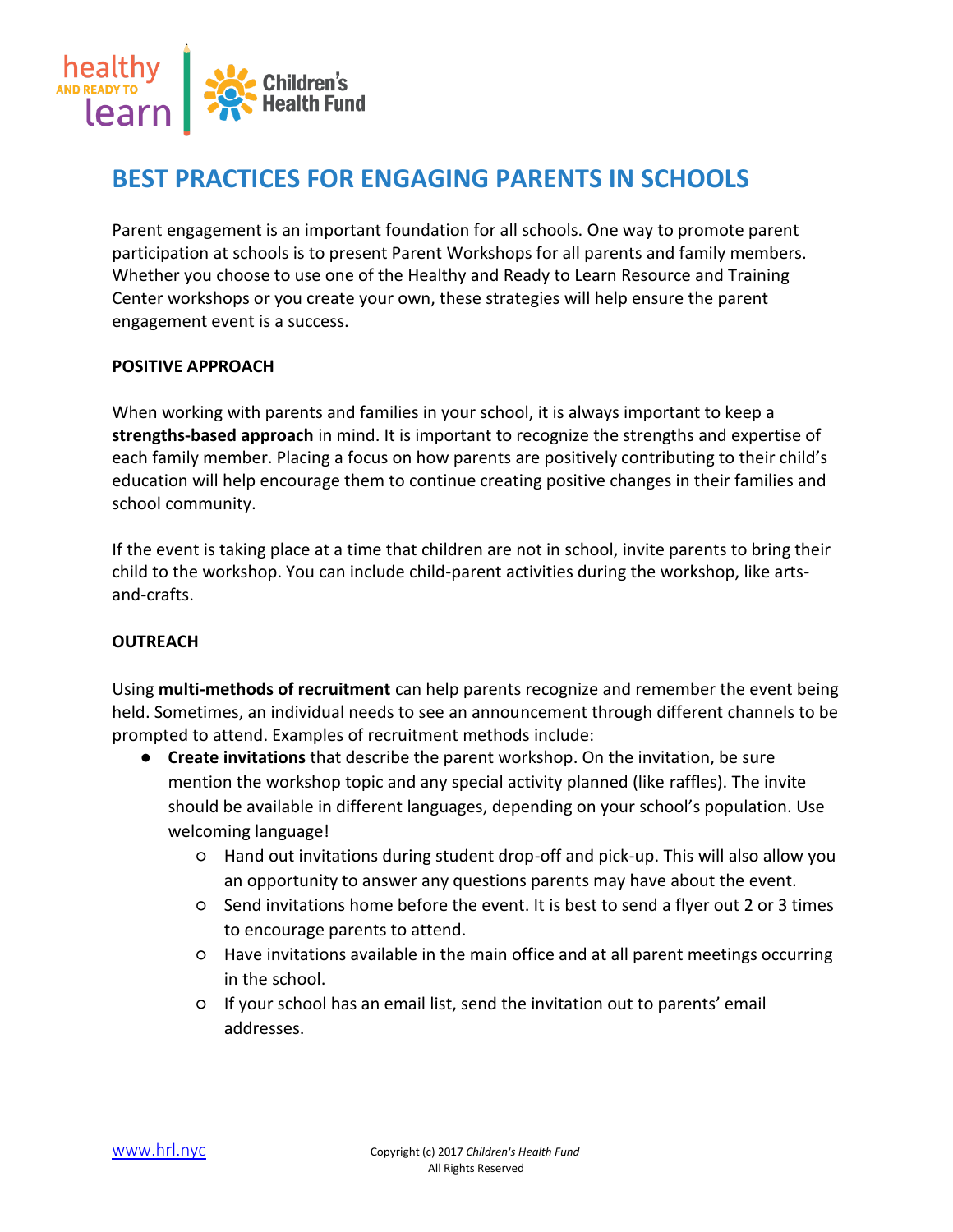

- Ask parents who you have a good relationship with to tell their friends and fellow parents. **Word of mouth** is an important communication tool that parents use frequently.
- If your school has a text messaging service, send a text to parents to remind them to attend the event.
- Use your school's robo-call system to encourage parents to attend the event.
- Include event information in any school-wide newsletters sent home to parents.

### **INVITING SPACES**

The **physical environment** where you hold the parent workshop should be friendly and inviting for all participants. Make sure parents are clear on where the event is taking place. Providing beverages and snacks is always appreciated by attendees. Some workshops can be held in auditoriums or large rooms. However, workshops that require small group discussion and activities should be held in a classroom or smaller room. This helps ensure there is a connection between the presenter and attendees.

#### **PARENT WORKSHOP FACILIATATION**

- Facilitating parent workshops requires **preparation and understanding of the content being presented**. Make sure to read all facilitator notes, lesson plans, and go through the presentation a few times. Try to anticipate questions that parents may ask you!
- Have a **sign-in sheet** that asks parents for both a phone number and email address. Having different methods of contact may be helpful for future parent engagement.
- **Knowing your audience** (their general age, gender, education level, religion, language, culture, and group membership) will help you tailor your workshop to the audience you will have in front of you. It will inform you of what words to say when communicating your message, what language to speak (have a translator if necessary), what food/beverages to have during the workshop, what reading level your handout materials should be, what is the best way to provide/present the information you want to tell your parents, what is the best location (room, auditorium, small classroom setting) to best deliver your workshop, and more. Knowing your audience will help you discover information that you can use to build trust between you and your audience.
- **Start with an ice breaker!** An ice breaker can be as simple as asking your parents their name and how many children they have. You can also ask a question that is relevant to your topic.